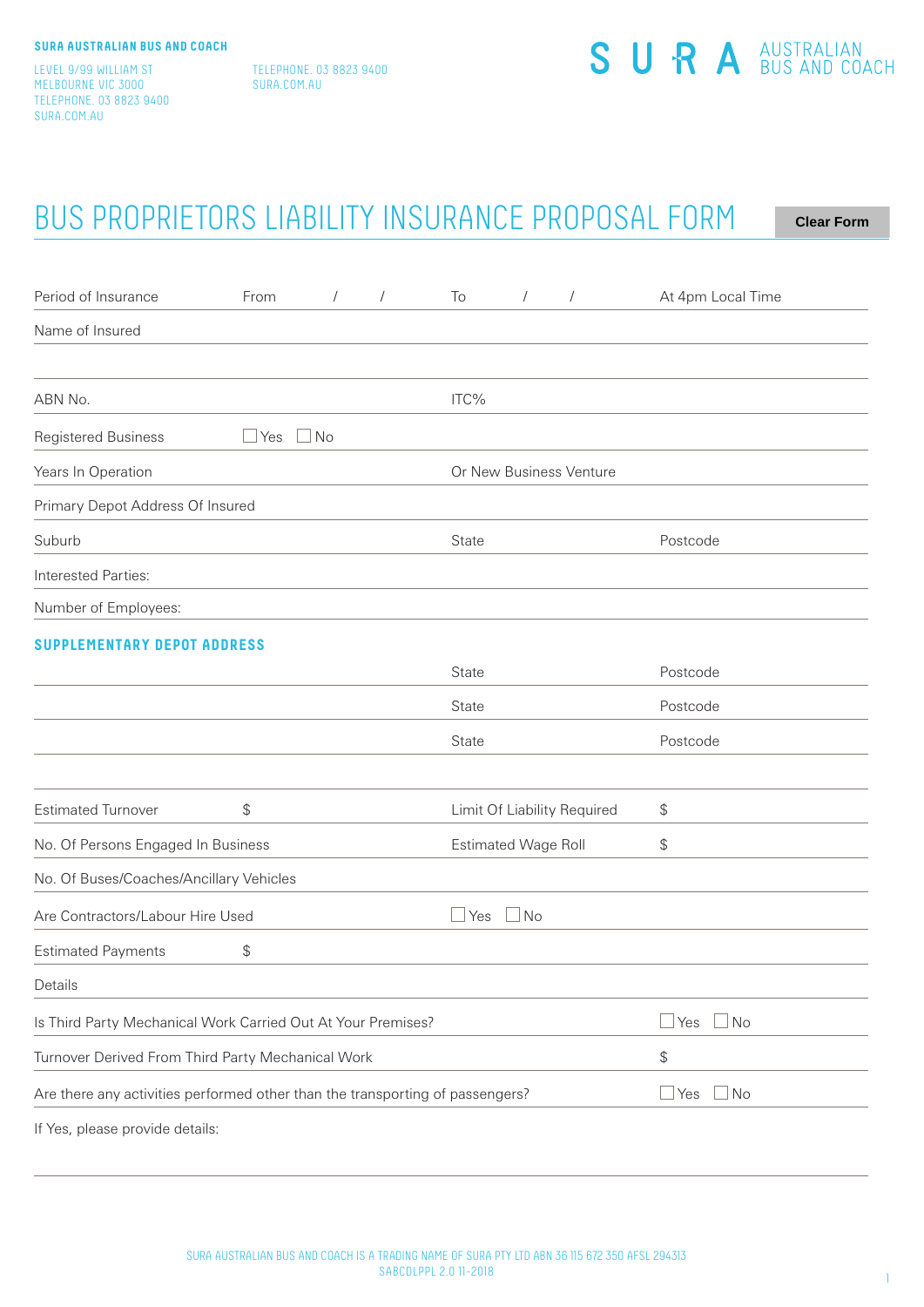| Does your client sell or promote any products?                                                                                                                                                                                   | $\Box$ Yes $\Box$ No                                         |
|----------------------------------------------------------------------------------------------------------------------------------------------------------------------------------------------------------------------------------|--------------------------------------------------------------|
| If Yes, please provide details:                                                                                                                                                                                                  |                                                              |
|                                                                                                                                                                                                                                  |                                                              |
| Does your client assume any liability or waive their rights under any contract<br>or agreement?                                                                                                                                  | $\Box$ Yes $\Box$ No                                         |
| If Yes, please provide details:                                                                                                                                                                                                  |                                                              |
| Internet Website Address:                                                                                                                                                                                                        |                                                              |
| The Business - Vehicle Purpose: (Must equal 100%)                                                                                                                                                                                |                                                              |
| Self/Drive Hire<br>$\frac{0}{0}$                                                                                                                                                                                                 | Airport, Hotel, Motel Transfers<br>$\frac{0}{0}$             |
| School Bus Only<br>$\frac{0}{0}$                                                                                                                                                                                                 | <b>Community Services</b><br>$\%$                            |
| School Bus and Local Charter<br>$\frac{0}{0}$                                                                                                                                                                                    | <b>Route Services</b><br>$\frac{0}{0}$                       |
| <b>General Charter</b><br>$\frac{0}{0}$                                                                                                                                                                                          | Hospitality Industry<br>$\%$                                 |
| General Charter/Interstate Tours<br>$\frac{0}{0}$                                                                                                                                                                                | Private<br>$\frac{0}{0}$                                     |
| Mine To Accommodation Transfers Only<br>$\frac{0}{0}$                                                                                                                                                                            | Mine To Airport, Hotel Motel Transfers Only<br>$\frac{0}{0}$ |
| In respect of any Liability Insurance proposed or effected by you, has any Insurer:                                                                                                                                              |                                                              |
| - Declined such proposal or cancelled or refused to renew such policy?                                                                                                                                                           | Yes<br>⊿ No                                                  |
| - Imposed Compulsory Excess or Conditions?                                                                                                                                                                                       | If Yes, Imposed Excess<br>\$                                 |
| <b>Imposed Conditions</b>                                                                                                                                                                                                        |                                                              |
| Has the Company/Business, its Proprietors and/or Directors ever been convicted of<br>any criminal offence or any offence under State Legislation concerning the operation<br>of buses or coaches within the past ten (10) years? | $\Box$ Yes<br>$\Box$ No                                      |
| If Yes, please supply official police record/document with date of conviction, name of proprietor/director and details.                                                                                                          |                                                              |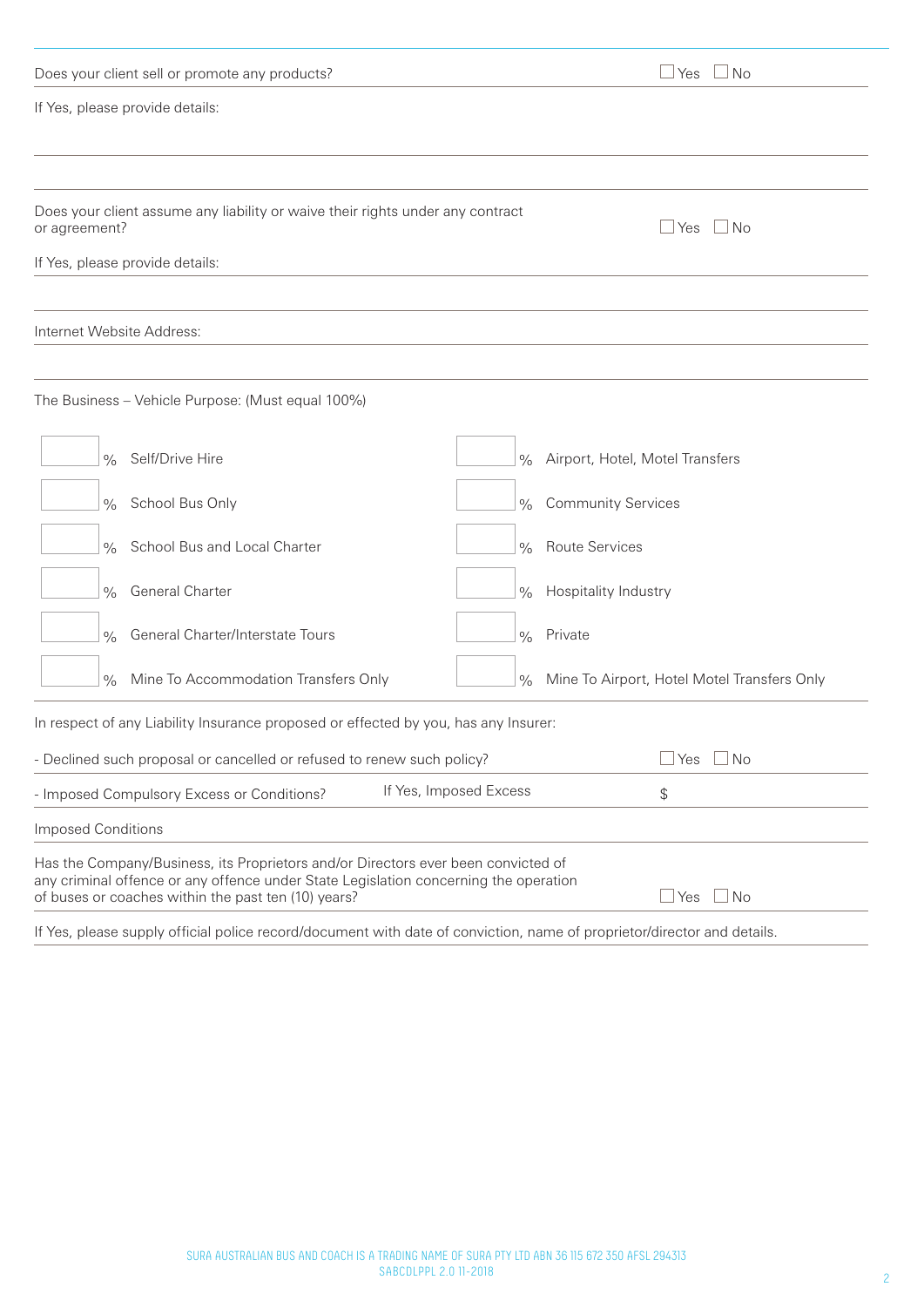| Please advise details of previous claims, uninsured claims or reportable incidences within the last seven (7) years |                          |                     |                                     |  |
|---------------------------------------------------------------------------------------------------------------------|--------------------------|---------------------|-------------------------------------|--|
| Year                                                                                                                | Paid \$                  | Outstanding \$      | Details                             |  |
|                                                                                                                     |                          |                     |                                     |  |
| Does your business carry out, operate or organise any of the following activities listed below?                     |                          |                     |                                     |  |
| $\Box$ Off the beaten track camping                                                                                 | $\exists$ 4 x 4 off road |                     | <b>Aerial Activities</b>            |  |
| Bush walking tours<br>ப                                                                                             | $\Box$ Beach buggies     |                     | $\Box$ Corporate Games              |  |
| $\Box$ Mountain climbing                                                                                            | $\Box$ Horse riding      | $\Box$ Paintballing |                                     |  |
| $\Box$ Canoeing/Kayaking/Rafting                                                                                    | Abseiling                |                     | $\Box$ Mountain Biking              |  |
| $\Box$ Skiing/Snowboarding                                                                                          | $\Box$ Caving            | $\Box$ Diving       |                                     |  |
| $\Box$ Fishing Trips                                                                                                | $\Box$ Hunting           |                     | $\Box$ If not listed please specify |  |
| $\Box$ Other nautical sports/activities                                                                             | $\Box$ Motor cycling     |                     |                                     |  |
| Are you a member of a State Association? Please indicate which one from the list below:                             |                          |                     |                                     |  |
| VIC - BusVIC                                                                                                        | SA-SABUS                 |                     | TAS - Tasmania Bus Association      |  |

| $ $ SA – BCASA         | $\Box$ WA – WARTA | 1 Other                                 |
|------------------------|-------------------|-----------------------------------------|
| NSW – BusNSW           | WA – BCAWA        | $\Box$ OLD – OBIC                       |
| $\bigcup$ VIC – BusVIC | $SSA - SARIIS$    | $\Box$ TAS – Tasmania Bus Association . |

Association Member No.

This policy includes an automatic \$2,500 cover any one bag or parcel and up to \$50,000 any one bus/coach for your liability for Passenger Baggage.

### **IMPORTANT NOTICES**

The information you provide in this document and through any other documentation, either directly or through your insurance broker, will be relied upon by the insurers to decide whether or not to accept your insurance as proposed and if so, on what terms.

Every question must be answered fully, truthfully and accurately. If space is insufficient for your answer, please use additional sheets, sign and date each one and attach them to this document.

If you do not understand or if you have any questions regarding any matter in this document, including these **Important Notices**, please contact us or your insurance broker before signing the Declaration at the end of this document.

**Unless we have confirmed in writing that temporary cover has been arranged, no insurance is in force until the risk proposed has been accepted in writing by us and you have paid or agreed to pay the premium.**

### **AGENT OF THE INSURERS**

SURA Australian Bus and Coach acts as an agent of the Insurer and not as your agent when issuing insurance policies, dealing with or settling any claims. This is an important document please read it carefully.